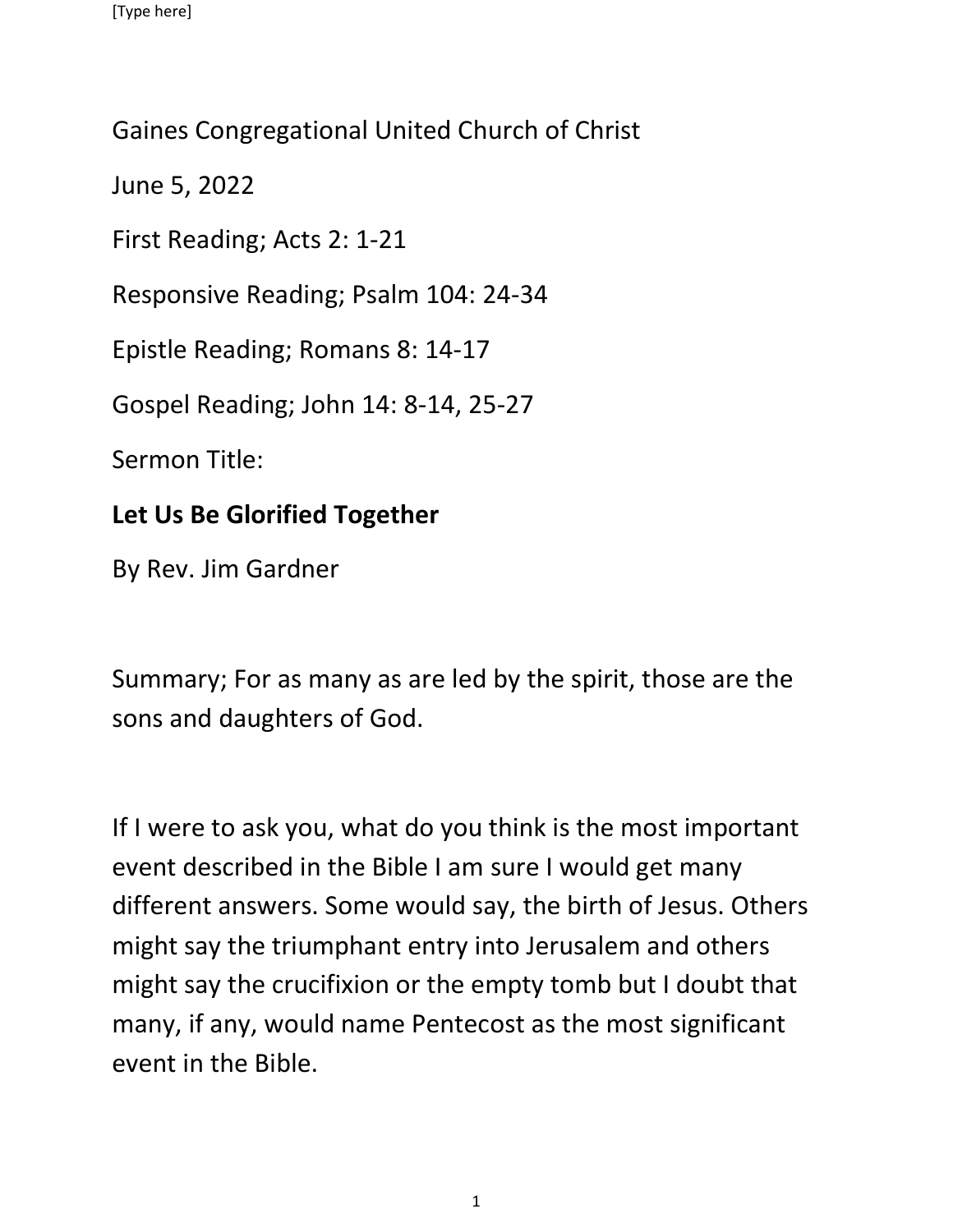Christmas might be the birthday of Jesus but Pentecost is our birthday as sons and daughters of God. That is a pretty big deal.

All through the Bible God lays out His plan for humanity. He creates the world. He creates mankind. He sends prophets like Moses, Isaiah, Daniel, and Elijah and finally His son Jesus to show us how to live and why we should live that way. Jesus introduces us to God as a loving father and introduces us to how we should relate to God and to each other.

All of this time God has been using a select few to teach and spread His gospel of life as it should be lived.

In the farewell address of Jesus to His disciples in John 16, Jesus says, "Nevertheless I tell you the truth. It is to your advantage that I go away; for if I do not go away, the Helper will not come to you; but if I depart, I will send Him to you." And in our gospel lesson today He says, "Most assuredly, I say to you, he who believes in Me, the works that I do he will do also; and greater works than these he will do, because I go to My Father."

OK. This is getting pretty heavy so let me, excuse my phrasing, dumb it down a little so we can maybe get a little clearer picture of what is going on.

In the room next to the parlor in the Manor House is a table where residents can put puzzles together. Right now, we have two on the table. One is a completed picture of a gazebo in a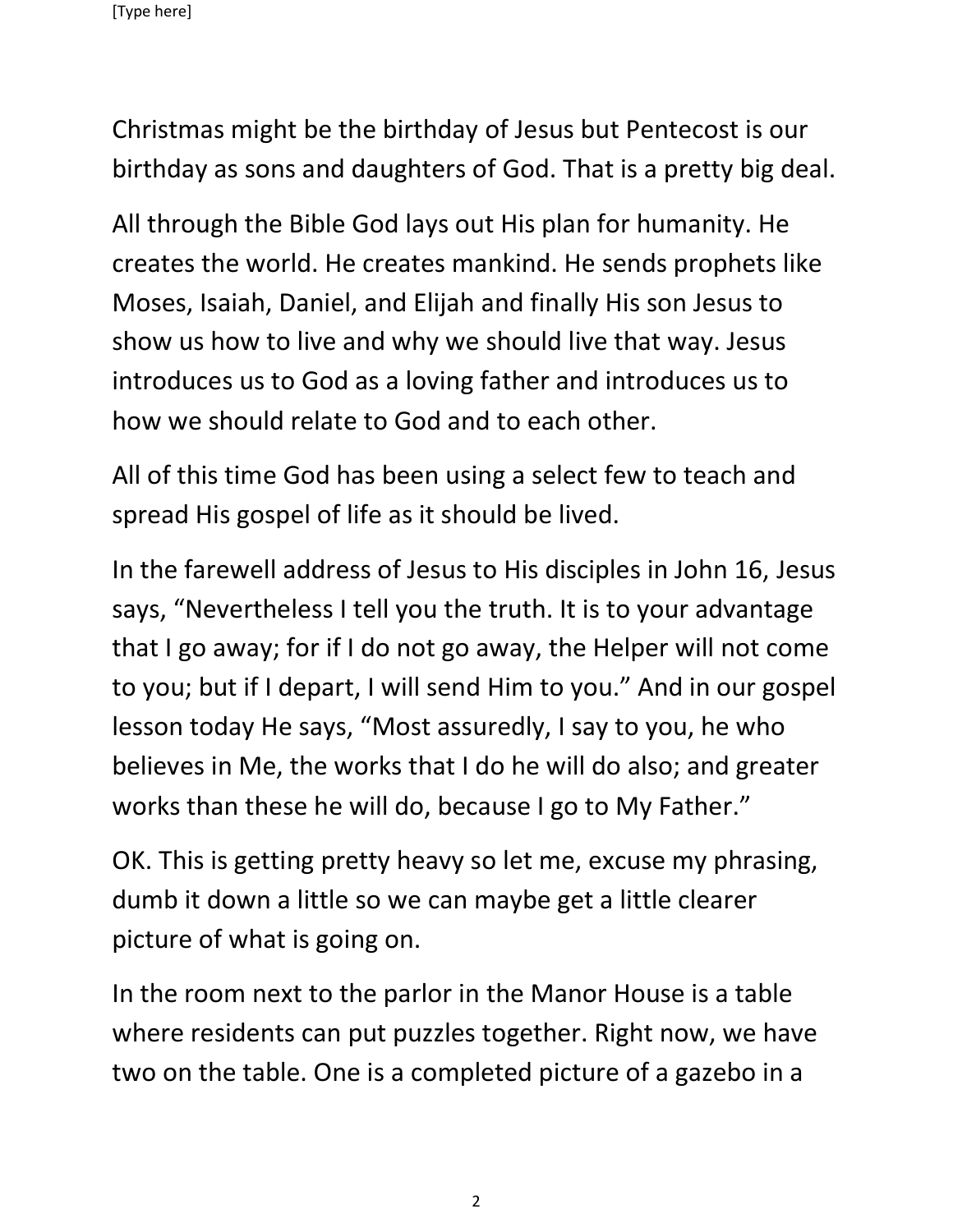garden and the other is less than half done of a scene of jungle animals in their natural surroundings. In both cases the artist has presented a picture of how the scene should look, but it can only be comprehended if all the pieces are in the puzzle and in their proper places.

In the case of the completed picture of the gazebo scene this is no longer complete. There is a piece missing. I know this because I took it. It is not a very special piece. It is not a bird or a flower or the pinnacle of the gazebo. It is just a piece of the roof. No big deal in and of itself but without it in the puzzle there is a glaring hole in the entire scene.

God is the artist that foresaw a beautiful world picture made up of millions of pieces and each one of us is one of those pieces. If we will but open our hearts to the holy spirit, we can become part of God's plan for a beautiful and complete world.

The Bible says that we are not of the world but are only in the world. This is true but if we will let the Holy Spirit enter our lives the world can OF US. None of us is entitled to think that we are the most important piece or the most beautiful piece or even that we are a pivotal piece that clarifies the whole thing. No, we are just another piece, BUT we are a piece placed in that puzzle by the artist who just happens to be our Lord and Savior.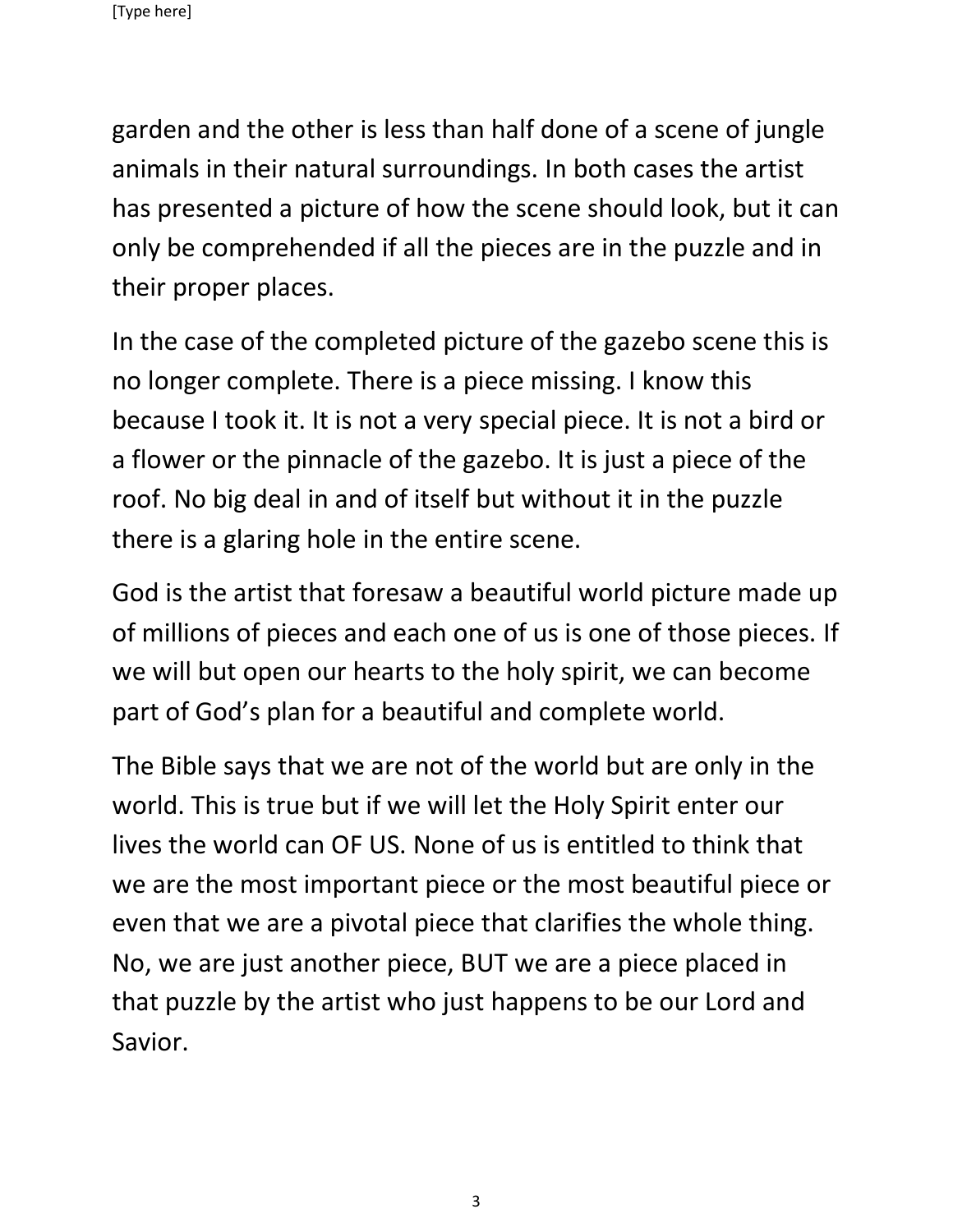If we go on to read a little farther in our lesson from Acts, we would see that after that little speech of Peter, Three Thousand new pieces were added to this puzzle that we are all asked to be a part of.

Our Psalm reading tells us of just how unbelievable this picture that God has put forth is, and our gospel lesson shows just how we can fit into the total picture, "For as many as are led by the Spirit of God, these are sons of God. For you did not receive the spirit of bondage again to fear, but you received the Spirit of adoption by whom we cry out, "Abba, Father." The Spirit Himself bears witness with our spirit that we are children of God, and if children, then heirs-heirs of God and joint heirs with Christ, if indeed we suffer with Him, that we may also be glorified together."

Did you get that? We are pieces in the puzzle with Jesus, joint pieces. Joint pieces along with Jesus Himself. This sounds crazy but think about it. God let His son die for us, so God must think that we are worth it even if it seems impossible for us to comprehend.

So, it is settled. I am going to put this little paper product piece back in that gazebo picture and this carbon unit body of mine back into God's picture of His vision of the world as He foresees it. I am not going to try to tell God where to put me or how I think the picture should look when finished. I am just going to